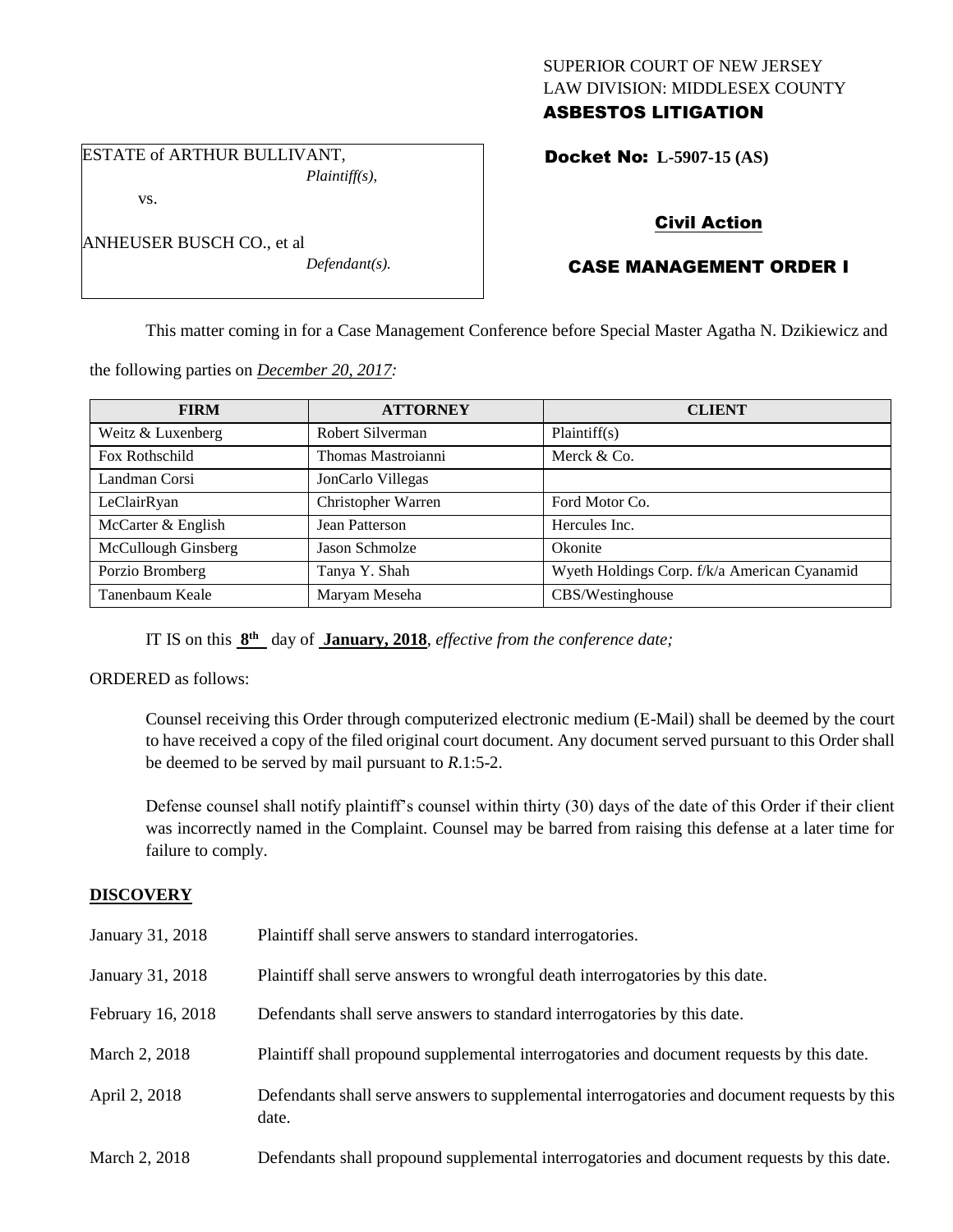| April 2, 2018   | Plaintiff shall serve answers to supplemental interrogatories and document requests by this<br>date.                                                                                                        |
|-----------------|-------------------------------------------------------------------------------------------------------------------------------------------------------------------------------------------------------------|
| July 31, 2018   | Fact discovery, including depositions, shall be completed by this date. Plaintiff's counsel shall<br>contact the Special Master within one week of this deadline if all fact discovery is not<br>completed. |
| August 31, 2018 | Depositions of corporate representatives shall be completed by this date.                                                                                                                                   |

# **EARLY SETTLEMENT**

September 14, 2018 Settlement demands shall be served on all counsel and the Special Master by this date.

#### **SUMMARY JUDGMENT MOTION PRACTICE**

- September 14, 2018 Plaintiff's counsel shall advise, in writing, of intent not to oppose motions by this date.
- September 28, 2018 Summary judgment motions shall be filed no later than this date.
- October 26, 2018 Last return date for summary judgment motions.

#### **MEDICAL DEFENSE**

January 31, 2018 Plaintiff shall serve executed medical authorizations (along with answers to interrogatories) by this date. January 31, 2018 Plaintiff shall serve a diagnostic medical report and any medical records in plaintiff's possession by this date. November 30, 2018 Plaintiff shall serve medical expert reports by this date. January 31, 2019 Defendants shall identify its medical experts and serve medical reports, if any, by this date. In addition, defendants shall notify plaintiff's counsel (as well as all counsel of record) of a joinder in an expert medical defense by this date.

#### **LIABILITY EXPERT REPORTS**

November 30, 2018 Plaintiff shall identify its liability experts and serve liability expert reports or a certified expert statement by this date or waive any opportunity to rely on liability expert testimony.

January 31, 2019 Defendants shall identify its liability experts and serve liability expert reports, if any, by this date or waive any opportunity to rely on liability expert testimony.

#### **EXPERT DEPOSITIONS**

February 28, 2019 Expert depositions shall be completed by this date. To the extent that plaintiff and defendant generic experts have been deposed before, the parties seeking that deposition in this case must file an application before the Special Master and demonstrate the necessity for that deposition. To the extent possible, documents requested in a deposition notice directed to an expert shall be produced three days in advance of the expert deposition. The expert shall not be required to produce documents that are readily accessible in the public domain.

 $\_$  ,  $\_$  ,  $\_$  ,  $\_$  ,  $\_$  ,  $\_$  ,  $\_$  ,  $\_$  ,  $\_$  ,  $\_$  ,  $\_$  ,  $\_$  ,  $\_$  ,  $\_$  ,  $\_$  ,  $\_$  ,  $\_$  ,  $\_$  ,  $\_$  ,  $\_$  ,  $\_$  ,  $\_$  ,  $\_$  ,  $\_$  ,  $\_$  ,  $\_$  ,  $\_$  ,  $\_$  ,  $\_$  ,  $\_$  ,  $\_$  ,  $\_$  ,  $\_$  ,  $\_$  ,  $\_$  ,  $\_$  ,  $\_$  ,